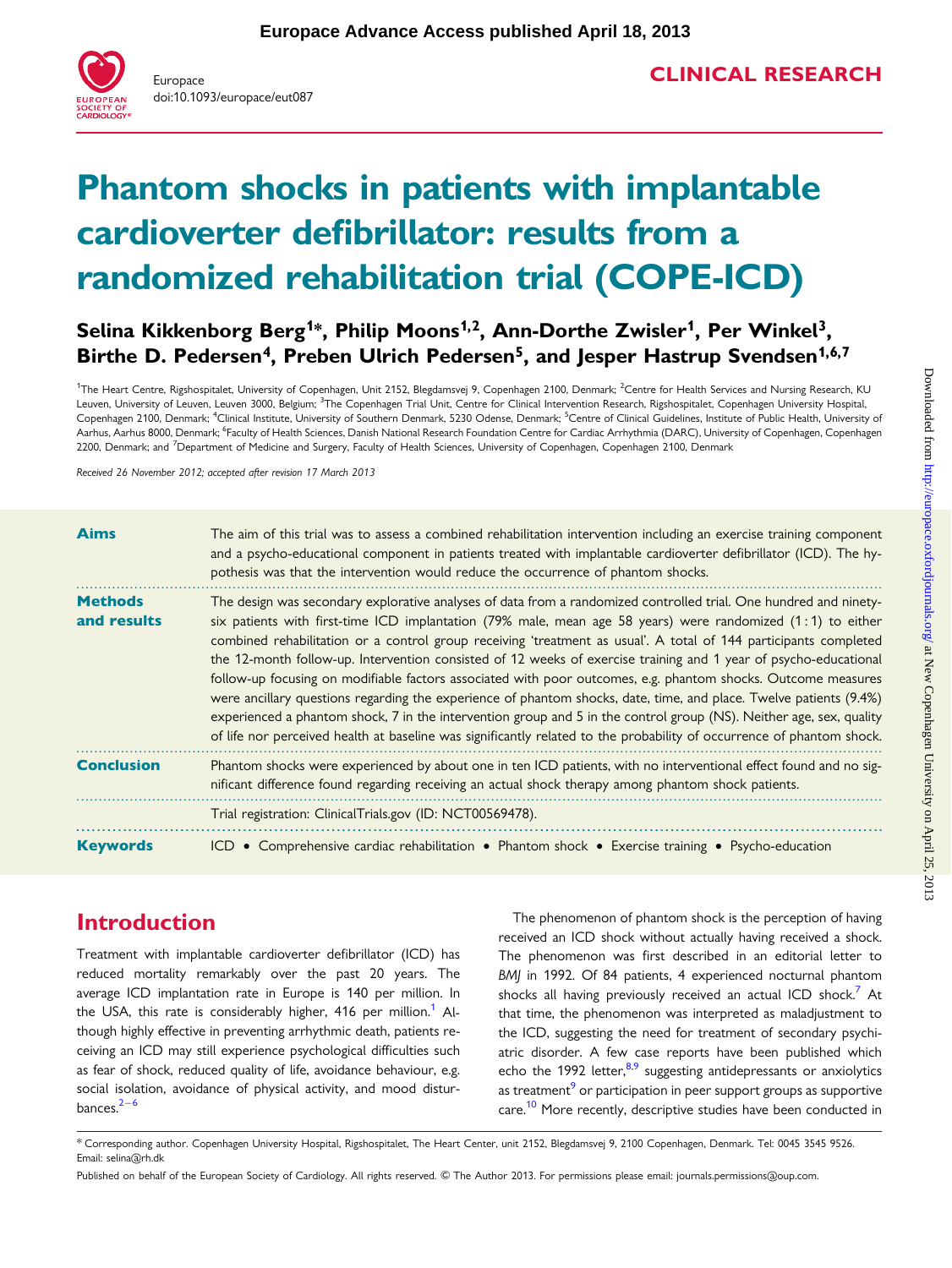## What's new?

- Phantom shock is experienced by 9.4% of patients with ICD
- Phantom shocks occur both as a daytime phenomenon and a nocturnal phenomenon and both in activity and during rest.
- No significant difference is found in receiving an actual shock therapy among phantom shock patients.
- The incidence of phantom shock is neither related to age, sex, living alone nor to quality of life or perceived health at hospital discharge.
- Cardiac rehabilitation does not seem to prevent phantom shocks.

larger samples. Prudente et al.<sup>[11](#page-4-0)</sup> found phantom shocks in 19 of 75 patients (25.3%) who agreed to retrospectively report their shock experience before ICD interrogation and reported that these individuals were more likely to be clinically depressed and have higher levels of anxiety than other ICD patients and phantom shocks seems therefore to be an important endpoint. Jacob et al.<sup>[12](#page-4-0)</sup> found 38 patients who had perceived a phantom shock and compared them to age- and sex-matched patients. They found that the phenomenon primarily occurred in patients with a history of traumatic device shocks, depression, anxiety or substance abuse. They conclude that memory reactivation of traumatic events seems to contribute in the pathogenesis of phantom shock.

The COPE-ICD trial was initiated in 2007, including 197 ICD patients in a randomized controlled rehabilitation trial.<sup>[13](#page-4-0)</sup> The comprehensive cardiac rehabilitation intervention consisted of an exercise training component and a psycho-educational component which included mental coping strategies that could potentially prevent phantom shocks. The primary outcomes were general health and exercise capacity, which were found to be significantly better in the intervention group compared with the control group (unpublished data). No previous study has investigated the impact of rehabilitation on phantom shocks in a randomized design. Therefore, the aims of the present study were (i) to investigate the prevalence of phantom shocks; (ii) to examine the potential effects of rehabilitation in the prevention of phantom shocks; and (iii) to explore predisposing psychosocial factors.

# **Methods**

The design and methods of the COPE-ICD trial have been described in detail elsewhere, $13$  and are briefly outlined in the following:

## Setting and intervention

The COPE-ICD trial was conducted in a large university hospital with a volume of  $\sim$ 300 first-time ICD implantations every year. Inclusion criteria: patients who received a first-time ICD implant and agreed to participate in the entire programme could be included in the trial prior to hospital discharge. The intervention included a comprehensive cardiac rehabilitation approach with exercise-training and psycho-education in addition to usual care and patients were randomized in a 1 : 1 ratio to intervention or usual care.

The approach was inspired by Parse's Human Becoming Practice Methodologies.<sup>[14](#page-4-0)</sup> The topics discussed were: events and experiences leading up to the ICD implantation, present thoughts and questions, implications for everyday life, avoidance behaviour, exercise training, impact on family, information (including technical) and recommendations, shock and phantom shock, body image, driving, and sexuality. The patients consulted the nurse in person or by phone once a month for 6 months, and every 2 months thereafter for the following 6 months. The psycho-educational part of the intervention was performed by two nurses with 10 years of clinical experience each in the care of patients with ICDs. Three months after the ICD implantation, patients began to participate in training sessions twice a week for a 12-week period. The physical training programme consisted of an individual consultation with a physiotherapist and an individually tailored training programme. Patients in the control group followed a usual care programme, which included medical follow-up and an invitation to participate in a 2 h group session, which included information about the ICD and exchange of experiences among patients. The objective of the trial was to describe the effect and meaning of an outpatient programme including psycho-educational consultations and exercise training for patients with ICD.

Because of the nature of rehabilitation, the interventions were open to the staff and the patients. A blinded investigator performed data collection and administration. Blinded outcome analyses were conducted.

## **Outcomes**

Demographic and clinical data were obtained directly from the patients or from the medical records during hospitalization. Phantom shock outcome was investigated using a questionnaire specifically developed for this trial. The predisposing psychosocial factors were measured using Short Form-36 (SF-36) and Quality of Life Index—Cardiac Version (QLI-CV).

#### Phantom shock questions

Two questions were asked in order to learn about the patients shock experiences. (1) Did you ever experience an ICD shock? If yes: date, time, where were you at the time, what were you doing? (2) Did you ever experience that you had an ICD shock and the following reading showed that the ICD had not delivered a shock? If yes: date, time, where were you at the time, what were you doing? The questions were face validated on three patients. They were given the questions to answer in the presence of the primary investigator to test the understanding of the questions before their use in the COPE-ICD trial. That led to the following introductory guide, 'Some ICD carriers are uncertain if what they experience is actually an ICD shock. Please indicate all the experiences that you think were a shock, even if you don't know for sure that it was an actual shock or if the reading at the hospital showed that it was not an ICD shock. It is YOUR experience we ask for'. The information was then confirmed by review of ICD interrogations.

#### Short Form-36

The SF-36 is a measure of self-rated health. It contains 36 items to measure 8 components. The content validity of the SF-36 has been compared with that of other widely used generic health surveys.<sup>15,16</sup> Short Form-36 includes eight subscales that are aggregated into two summary scores, a Mental Component Score (MCS) and a Physical Component Score (PCS). Scores range from 0 to 100, higher scores indicate better perceived health.<sup>[17,18](#page-4-0)</sup>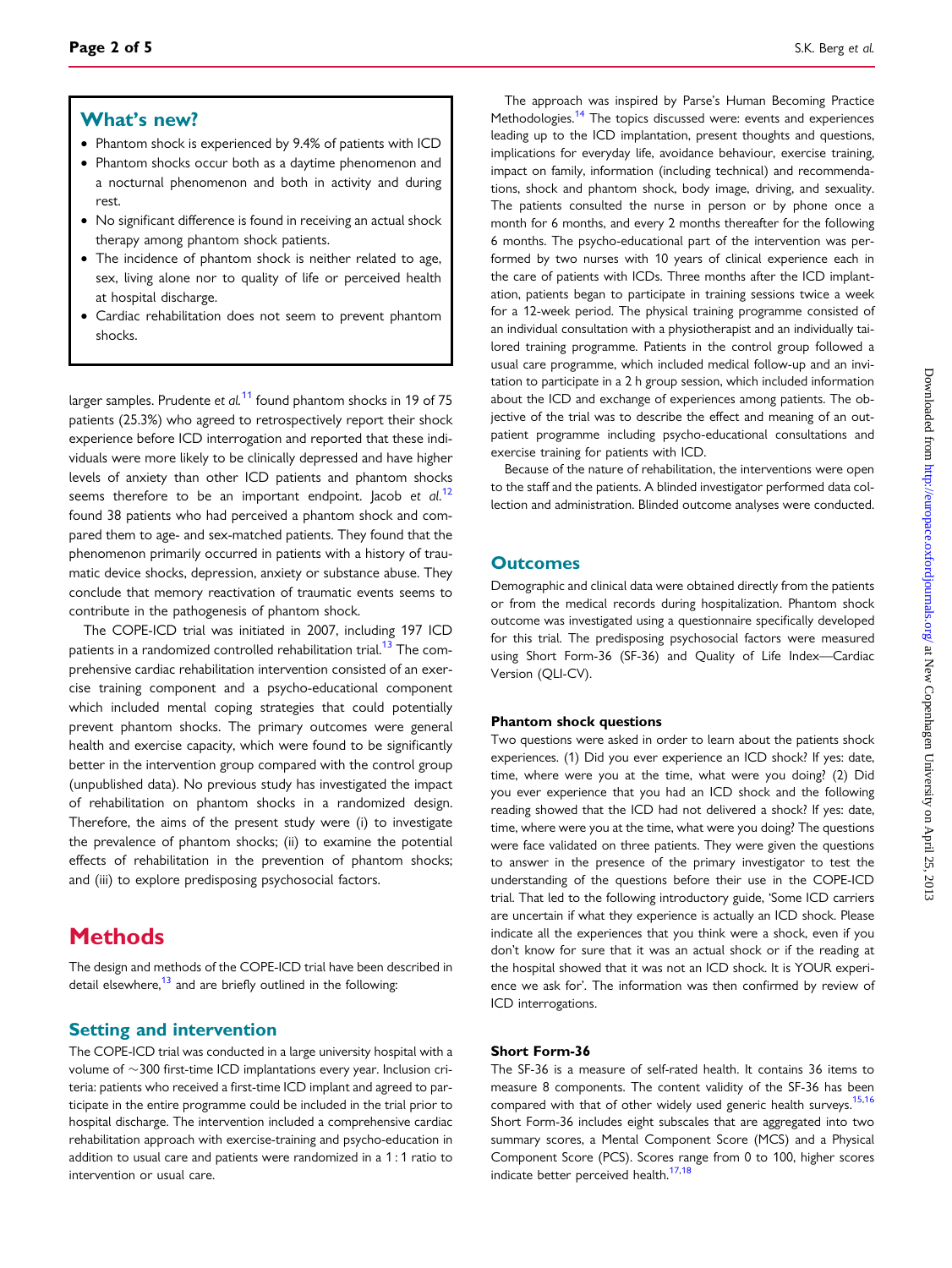#### Quality of Life Index—Cardiac Version

The QLI-CV measures cardiovascular health-related quality of life. The basic version QLI was developed for healthy individuals and comprised two sections ( $2 \times 32$  items), one measures satisfaction with various domains of life and the other measures the importance of the domain. The QLI-CV is based on the same core items, but has six additional items specific to cardiac patients in each section. Highest scores are obtained for items that have both high satisfaction and high importance. Scales range from  $0$  to  $30$ .<sup>[19](#page-4-0)</sup> The outcome consists of a total score (QLI) and four subscales.

#### Statistical methods

The interventional effect was analysed using Pearson  $\chi^2$ . Fisher's exact test was used to determine differences in the number of actual shocks experienced. Since no difference between groups was detected, the groups were pooled to determine related factors: age, sex, living alone, QLI-CV, MCS (SF-36), and PCS (SF-36).

For each baseline variable, a logistic regression analysis was done with the intervention indicator and the baseline quantity as independent variables and the outcome quantity [occurrence of phantom shock (yes/no)] as the dependent variable. Two-sided significance tests were applied at a level of 0.05. The fit of the model was tested using the Hosmer–Lemeshow test.

Prior to the analysis of a continuous variable the latter was divided into six equally sized groups using the 16.6% percentiles as cut-off points and it was assessed if the logits  $[\ln(p/(1-p))]$  where p is the probability of the occurrence of a phantom shock of these groups was linearly related to the corresponding mean values. Data were analysed using SPSS 17.0. (SPSS Inc.) or SAS 9.1 (SAS Institute).

#### **Ethics**

Patients gave their written informed consent after receiving oral and written information. All data material was treated in confidentiality and patients were assured anonymity. The trial followed the recommendations of the Declaration of Helsinki II.

## **Results**

During the inclusion period October 2007–November 2009, 610 patients received a first-time ICD implantation at our hospital. A total of 196 patients were included: 99 in the intervention group and 97 in the control group.<sup>[13](#page-4-0)</sup> Of the 196 patients included, a total of 144 patients completed the trial: 73 in the intervention group and 71 in the control group. In all, 49 patients withdrew from further participation and 3 died. The baseline demographics and clinical characteristics of the two groups are shown in Table 1.

In the present study, 12 patients (9.4%;  $CI = 4.6 - 15.9$ ) experienced a phantom shock during a 12-month follow-up period. The characteristics of the phantom shocks are shown in the Table [2](#page-3-0). Four patients experienced the phenomenon during sleep, seven phantom shocks happened during resting or different activities during the day, and one could not remember in what activity he/she was involved. Only 2 of the 12 patients that experienced phantom shock had an actual ICD shock before, but no significant difference between experiencing an actual shock or not was found  $(P = 0.132)$ .

The distribution of phantom shocks was 7 (12.1%) in the inter-vention group and 5 (7.2%) in the control group. (Table [3](#page-3-0)) This difference was not statistically significant ( $P = 0.267$ ).

#### Table | Demographic and clinical characteristics

|                                                     | Control group<br>$(n = 97)$ | <b>Intervention</b><br>group ( $n = 99$ ) |
|-----------------------------------------------------|-----------------------------|-------------------------------------------|
|                                                     | . <b>.</b><br>n (%)         | .<br>n (%)                                |
| Male gender                                         | 76 (78)                     | 79 (80)                                   |
| Age (mean/SD)                                       | 58 (13.4)                   | 58 (12.9)                                 |
| Living alone (6 months)                             | 20(29.4)                    | 10(14.7)                                  |
| Employed                                            | 50 (52)                     | 41 (42)                                   |
| Primary prophylactic indication                     | 67 (69)                     | 63 (64)                                   |
| Ventricle fibrillation prior to<br>ICD implantation | 20(20)                      | 21(21)                                    |
| Ejection fraction (mean/SD)                         | 32.7 (18)                   | 32.2(17)                                  |

Table [4](#page-3-0) shows the odds ratio and 95% confidence interval of sex. living alone, baseline quality of life, perceived mental health, and physical health. None of these baseline variables were significantly related to the probability of occurrence of phantom shock during the course of the trial. Therefore, multiple regression analyses were not done.

Comparing patients with or without phantom shock, no significant difference occurred in mental health and quality of life at 12 months. Short Form-36 mental component scale: phantom shock 48.1 vs. 53.3 points ( $P = 0.08$ ) in non-phantom shock patients. Quality of life—Cardiac Version 23.5 vs. 24.7 points ( $P = 0.3$ ).

## **Discussion**

Phantom shock was experienced by 9.4% with no interventional effect found and no significant difference was found in receiving an actual shock therapy among phantom shock patients. The incidence of phantom shock was neither related to age, sex, living alone nor to quality of life or perceived health at baseline.

The trial was the first designed to intervene; aiming to prevent phantom shocks by providing psycho-educational follow-up where shock management and coping with the possibility of a shock were central elements. However, the retrospective reporting of phantom shocks is a weakness, as missing data exist, probably due to memory limitations of participants. The phantom shock analyses were post hoc analyses, and the trial was not powered to measure this. Actually, in order to detect a reduction of 50%—that means 9% experiencing phantom shock in the control group and 4.5% in the intervention group—a total of 1062 patients would have been needed. Such a trial would need to be a multi-center one. Furthermore systematic standardized outcome measures would have to be developed.

The number of patients experiencing a phantom shock has previously been reported to be 6.7% in the Swygman et  $al.'s<sup>20</sup>$  $al.'s<sup>20</sup>$  $al.'s<sup>20</sup>$  study, while Prudente et  $al$ .<sup>[11](#page-4-0)</sup> report 25%. Prudente's study was retrospective and even though patients were included consecutively there is no reporting of the inclusion rate. The population may therefore not be representative. Another possible explanation to the discrepancy might have to do with years since implant. Prudente et  $al$ <sup>[11](#page-4-0)</sup> found that 70% of patients with phantom shocks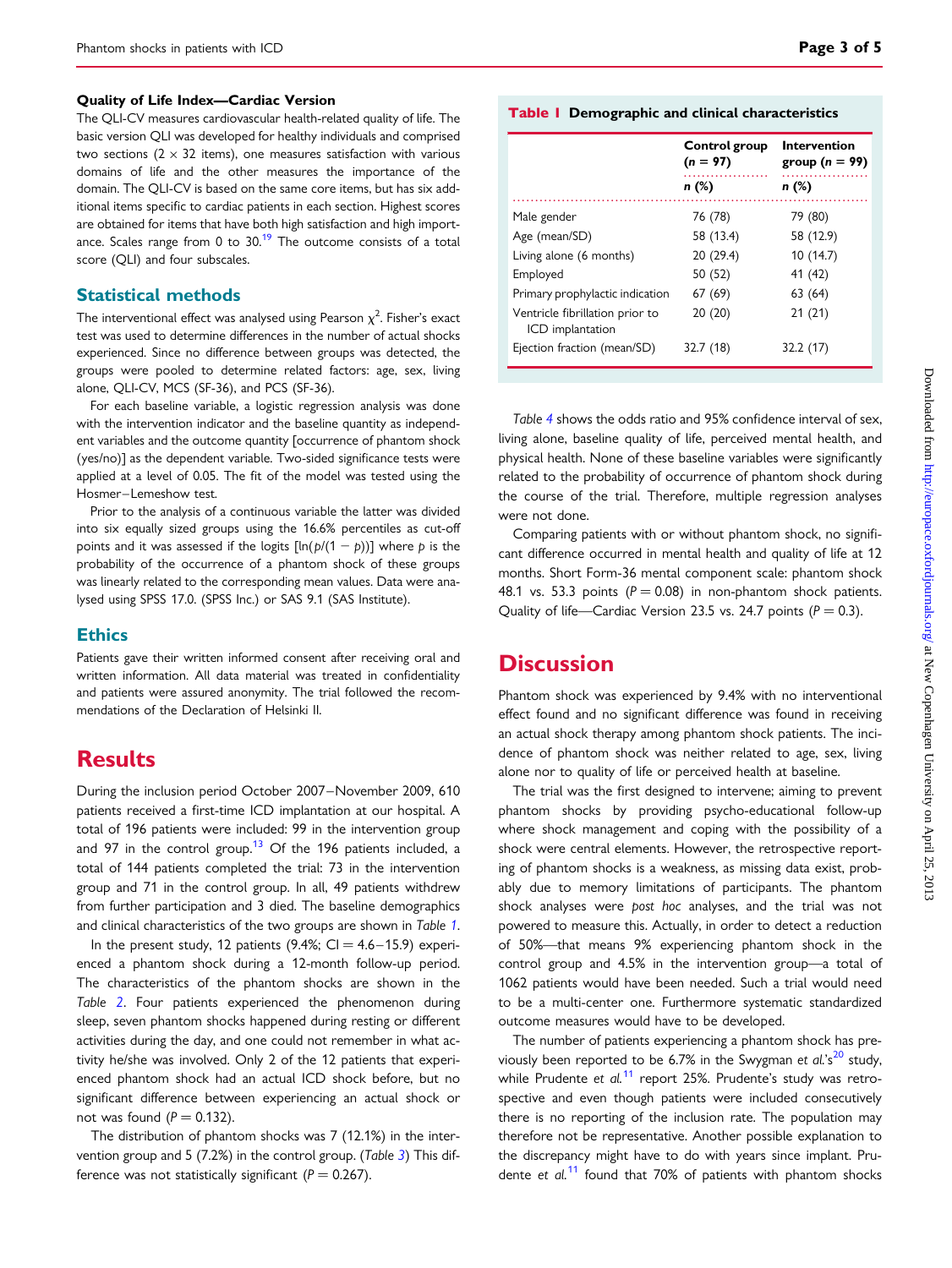| Pt | <b>Sex</b> | Age | <b>ICD</b> indication | Prior actual ICD shock Time of day |           | Where were you?     | What were you doing?            |
|----|------------|-----|-----------------------|------------------------------------|-----------|---------------------|---------------------------------|
|    | Male       | 76  | Primary prevention    | No                                 | 20.00     | Home                | Got up too fast and fainted     |
|    | Male       | 64  | Primary prevention    | Yes                                | <b>NA</b> | Home                | Nothing physical                |
| 3  | Male       | 72  | Primary prevention    | No <sup>a</sup>                    | Daytime   | Home/garden         | Gardening                       |
| 4  | Male       | 60  | Primary prevention    | No                                 | <b>NA</b> | NA.                 | <b>NA</b>                       |
| 5. | Male       | 45  | Secondary prevention  | Yes                                | 03.00     | Hospital            | Sleeping                        |
| 6  | Female     | 49  | Secondary prevention  | No.                                | 13.15     | Hospital            | Tilt table test, fainted        |
|    | Female     | 60  | Primary prevention    | No <sup>a</sup>                    | Night     | In bed              | Sleeping                        |
| 8  | Female     | 70  | Primary prevention    | No <sup>a</sup>                    | <b>NA</b> | At daughter's house | Sitting quietly and talking     |
| 9  | Male       | 74  | Primary prevention    | No                                 | <b>NA</b> | Home                | Woodcutting                     |
| 10 | Female     | 61  | Primary prevention    | No                                 | <b>NA</b> | Home                | It turned out to be my epilepsy |
| 11 | Male       | 54  | Secondary prevention  | No                                 | 3.00      | In bed              | Sleeping/dreaming               |
| 12 | Male       | 37  | Primary prevention    | No                                 | Night     | In bed              | Sleeping                        |

NA, information not available.

<sup>a</sup>Patients reported that they had an actual ICD shock previously but in fact had not done so.

#### Table 3 Number of phantom shocks by group

<span id="page-3-0"></span>Table 2 Patients experiencing phantom shock

|                    | Did you ever experience that you<br>had an ICD shock and the following<br>reading showed that the ICD did not<br>deliver a shock?<br>. |         |  |  |
|--------------------|----------------------------------------------------------------------------------------------------------------------------------------|---------|--|--|
| $n = 127$          | Yes                                                                                                                                    | Nο<br>. |  |  |
| Phantom shock      |                                                                                                                                        |         |  |  |
| Control count      | 5                                                                                                                                      | 64      |  |  |
| Per cent           | 7.2                                                                                                                                    | 92.8    |  |  |
| Phantom shock      |                                                                                                                                        |         |  |  |
| Intervention count | 7                                                                                                                                      | 51      |  |  |
| Per cent           | 12.1                                                                                                                                   | 87.9    |  |  |
| Phantom shock      |                                                                                                                                        |         |  |  |
| Total count        | 12                                                                                                                                     | 115     |  |  |
| Per cent           | 9.4                                                                                                                                    | 90.6    |  |  |

No difference between groups ( $P = 0.267$ ).

had their ICD for more than 2 years. In contrast, Swygman et  $al$ .<sup>[20](#page-4-0)</sup> and Jacob et  $al$ .<sup>[12](#page-4-0)</sup> found that phantom shocks were more common in the first 6 months after implantation. Hence, more research is needed to find out what the most vulnerable periods for phantom shocks are after ICD implantation.

Only 4 of 12 patients in our study reported that the phantom shock perception occurred while sleeping. This is in contrast with early studies that found that phantom shocks always occurred after sleep onset $^7$  $^7$  and a more recent investigation that observed that  $73\%$  of phantom shocks occurred at night.<sup>[12](#page-4-0)</sup> Also case reports demonstrated that the phenomenon was occurring at night in two of three cases.<sup>[9](#page-4-0)</sup> Our study showed that phantom shocks also frequently occur while being awake or being at work. Two patients had episodes of loss of conscious, epilepsy

Table 4 Odds ratio (OR) and 95% confidence intervals (CIs) of various baseline variables in a logistic regression of intervention and the baseline variable on the outcome occurrence of phantom shock

| Quantity                                                                                | OR (95% CI)                                | P<br>value   | N          |
|-----------------------------------------------------------------------------------------|--------------------------------------------|--------------|------------|
| Sex (reference: female sex)<br>Living alone (binary, reference:<br>does not live alone) | $1.85(0.51 - 6.70)$<br>$0.83(0.20 - 3.38)$ | 0.35<br>0.80 | 127<br>118 |
| <b>QLI</b> baseline (continuous<br>variable) <sup>a</sup>                               | $1.00(0.86 - 1.17)$                        | 0.97         | 174        |
| MCS baseline (continuous<br>variable) <sup>b</sup>                                      | $1.30(0.89 - 1.91)$                        | 0.18         | 116        |
| PCS baseline (continuous<br>variable) <sup>c</sup>                                      | $1.00(0.94 - 1.07)$                        | 0.99         | 116        |

aStandardized quality-of-life scale.

**b**Standardized MCS.

c Standardized PCS.

and syncope on a tilt table. The question asked was if they experienced a shock. However, maybe it is due to deduction: I fainted so I needed a shock to recover, so there should be a shock. We do not know, and either way misinterpretation of physical symptoms might be reflecting poor coping.

In the present study, we found no significant difference in the number of actual shocks between patients who experienced a phantom shock and those that did not. This is in line with previous findings.<sup>[11](#page-4-0)</sup> Jacobs et al.,<sup>[12](#page-4-0)</sup> however, state that all patients in their cohort had an ICD therapy prior to a phantom shock. This was due to the fact that they included shock therapies given during implantation while testing. Furthermore, it would be interesting to investigate if patients experiencing a phantom shock have more actual appropriate shocks in the years after, as there seem to be